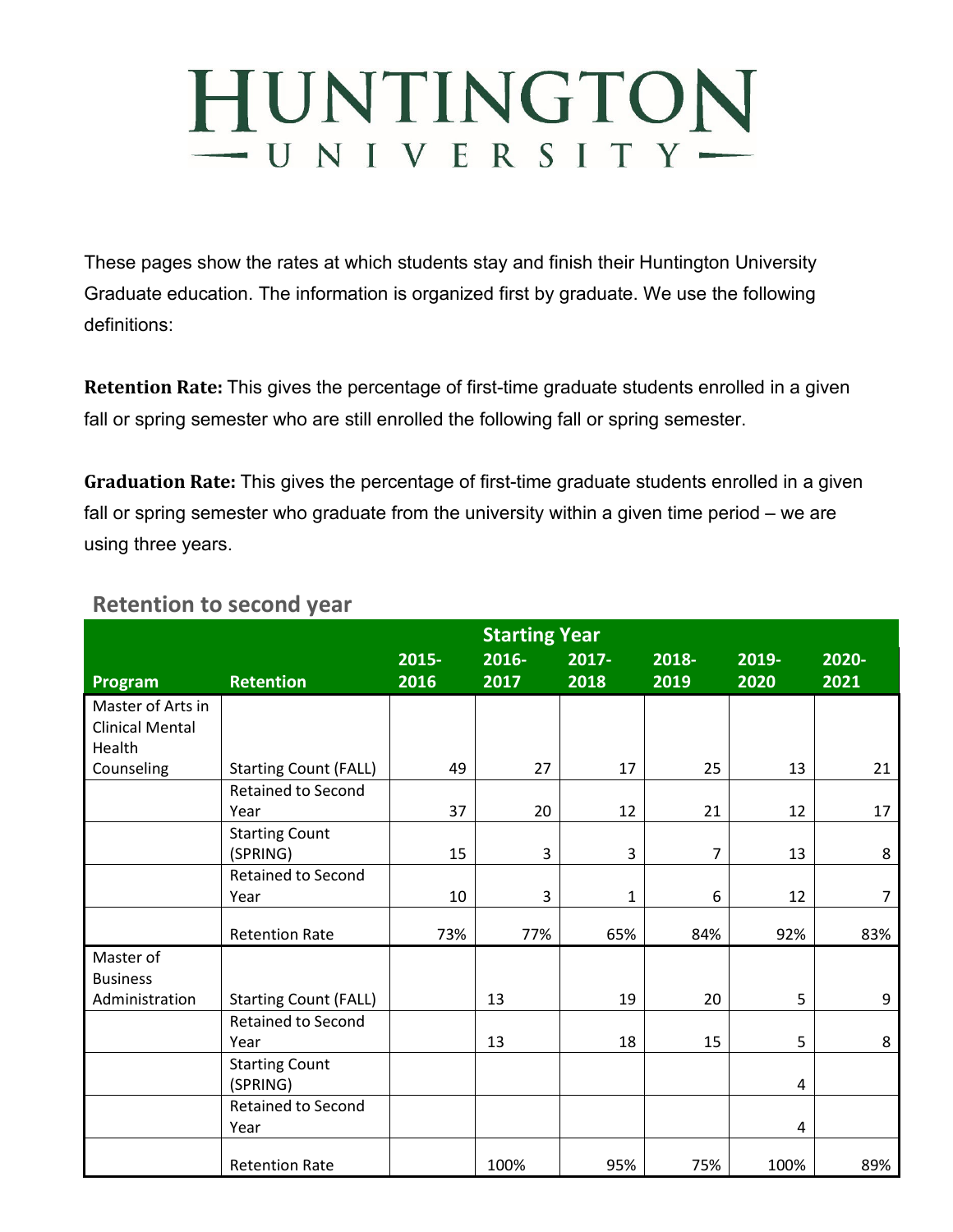| Master of<br>Education | <b>Starting Count (FALL)</b>      | $\overline{\mathbf{4}}$ |                |                | 9              | $\overline{a}$          | 8              |
|------------------------|-----------------------------------|-------------------------|----------------|----------------|----------------|-------------------------|----------------|
|                        | <b>Retained to Second</b>         |                         |                |                |                |                         |                |
|                        | Year                              | 3                       |                |                | $\overline{7}$ | $\overline{\mathbf{4}}$ | $\overline{7}$ |
|                        | <b>Starting Count</b>             |                         |                |                |                |                         |                |
|                        | (SPRING)                          |                         | $\mathbf{1}$   |                |                |                         |                |
|                        | Retained to Second                |                         |                |                |                |                         |                |
|                        | Year                              |                         | 0              |                |                |                         |                |
|                        | <b>Retention Rate</b>             | 75%                     | 0%             |                | 78%            | 100%                    | 88%            |
| Master of Arts in      |                                   |                         |                |                |                |                         |                |
| Organizational         |                                   |                         |                |                |                |                         |                |
| Leadership             | <b>Starting Count (FALL)</b>      | 33                      | 8              | 3              | 3              | $\overline{a}$          | 5              |
|                        | Retained to Second                |                         |                |                |                |                         |                |
|                        | Year                              | 21                      | 4              | $\overline{2}$ | 3              | 3                       | 5              |
|                        | <b>Starting Count</b>             |                         |                |                |                |                         |                |
|                        | (SPRING)                          | 12                      | $\overline{2}$ | $\overline{2}$ | $\mathbf{1}$   | 3                       |                |
|                        | Retained to Second                |                         |                |                |                |                         |                |
|                        | Year                              | 6                       | $\overline{2}$ | $\overline{2}$ | $\pmb{0}$      | 3                       |                |
|                        | <b>Retention Rate</b>             | 60%                     | 60%            | 80%            | 75%            | 86%                     | 100%           |
| Master of Arts in      |                                   |                         |                |                |                |                         |                |
| Pastoral               |                                   |                         |                |                |                |                         |                |
| Leadership             | <b>Starting Count (FALL)</b>      |                         | $\mathbf{1}$   | 6              | $\overline{2}$ | 5                       | $\overline{2}$ |
|                        | Retained to Second                |                         |                |                |                |                         |                |
|                        | Year                              |                         | $\mathbf{1}$   | 4              | $\overline{2}$ | $\overline{\mathbf{4}}$ | $\mathbf{1}$   |
|                        | <b>Starting Count</b><br>(SPRING) |                         |                | $\mathbf{1}$   |                | $\mathbf{1}$            |                |
|                        | Retained to Second                |                         |                |                |                |                         |                |
|                        | Year                              |                         |                | $\mathbf{1}$   |                | $\mathbf{1}$            |                |
|                        | <b>Retention Rate</b>             |                         | 100%           | 71%            | 100%           | 83%                     | 50%            |
| Master of Arts in      |                                   |                         |                |                |                |                         |                |
| Ministry and           |                                   |                         |                |                |                |                         |                |
| <b>TESOL</b>           | <b>Starting Count (FALL)</b>      |                         |                |                | $\overline{2}$ |                         |                |
|                        | Retained to Second                |                         |                |                |                |                         |                |
|                        | Year                              |                         |                |                | $\overline{2}$ |                         |                |
|                        | <b>Starting Count</b>             |                         |                |                |                |                         |                |
|                        | (SPRING)                          |                         |                |                | $\mathbf{1}$   |                         |                |
|                        | Retained to Second                |                         |                |                |                |                         |                |
|                        | Year                              |                         |                |                | $\mathbf{1}$   |                         |                |
|                        | <b>Retention Rate</b>             |                         |                |                | 100%           |                         |                |